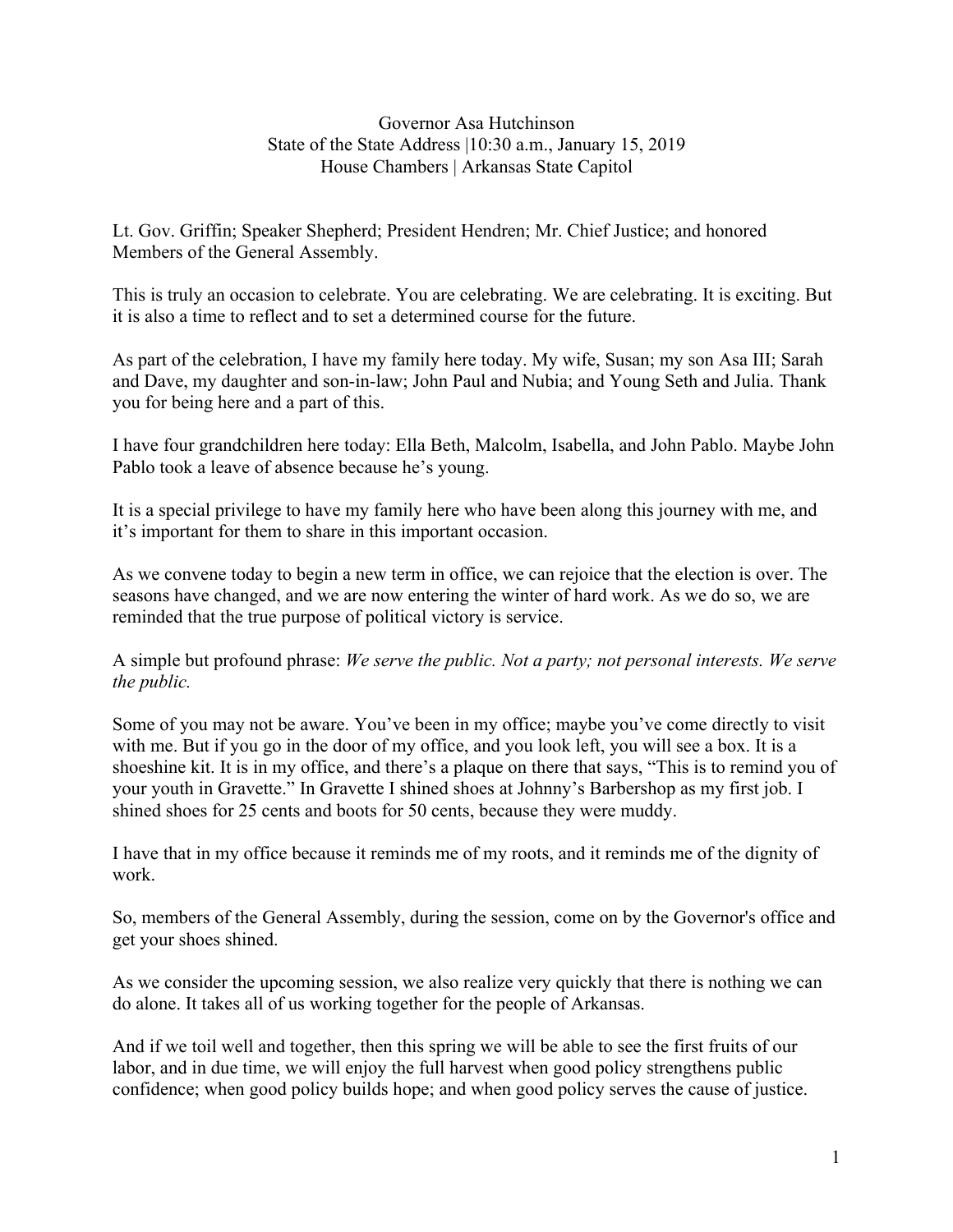Today, as is our custom, we began our new leadership with a prayer service at the Mosaic Templars Cultural Center. And justice was one of the themes of that ceremony. Later, we will go out to the public ceremony, and we will have our poet laureate, Jo McDougall, read a poem that I commissioned, on the theme of hope in Arkansas.

I believe that we will all agree today that Arkansas is an amazing place to live, raise a family, and build our own special future.

It hasn't always been easy. Arkansans have had our share of challenge and difficulty. The most challenging time was during the Great Depression. During that time, we were poor. But we did not lose population. Our population did not decline. People stayed here because poverty was all over the nation. That was the 1930s.

But when the economy boomed again after the war, the jobs out of state offered better pay. Between 1940 and 1960, over 150,000 people left our state. Some of our best left for Michigan, California, and Chicago.

But now that trend is reversed. People are moving to Arkansas from California, Michigan, and Illinois, and we are retaining our homegrown talent. Our population is now over 3 million people and growing every day.

The lesson is that if people follow opportunity and pursue quality of life, they are going to come to Arkansas. We have it all.

That is why we work so hard to be competitive in our tax rates; to compete for industry and businesses locating in this state; to build a technology sector; to expand tourism; and to improve access to the arts and to education.

As evidence of these new opportunities, we have moved more than 65,000 Arkansans over the last four years out of poverty and into work. They have jobs and are making more money. Fewer Arkansans are on Medicaid, and fewer are having to rely upon the important safety net of SNAP and other benefits because they have more opportunity.

We have also proven that we can lead in entrepreneurship, agriculture, global retail trade, and technology education.

Before we forge into the future today, it is important to note what we have accomplished together.

*Together,* we have reformed our child welfare system. Three years ago, you approved \$24 million additional funding for our child welfare programs, and the result is a 30 percent increase in foster beds; the result is 22 percent increase in caseworkers; and the result is nearly 1,000 fewer children in foster care. We initiated the Restore Hope Summit where our faith-based leaders and government partners figured out ways to work together.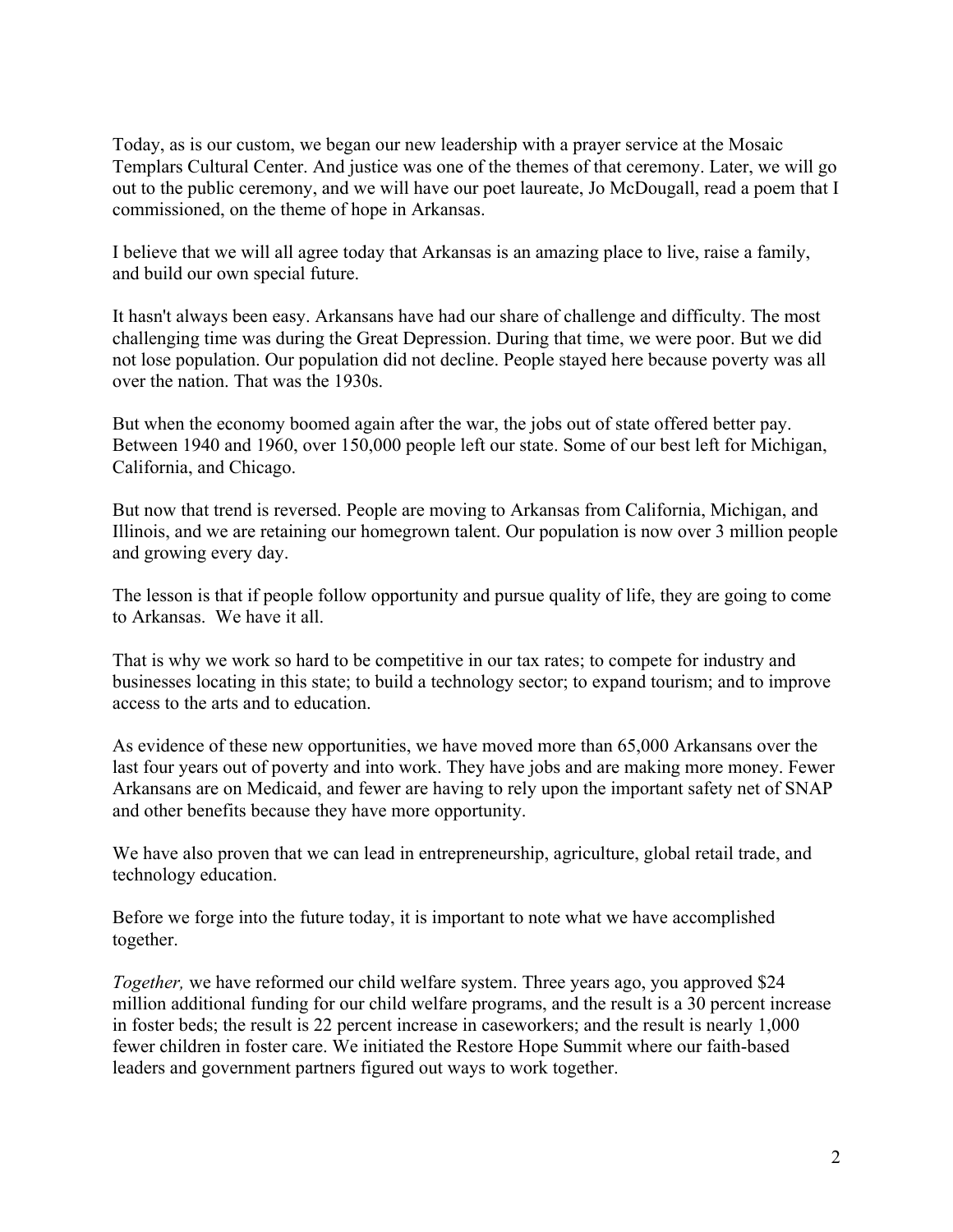Thank you for making a difference for our children.

*Together*, we have reformed our criminal justice system, and as a result, the growth of our prison population has been reduced. Four years ago, we were growing at the rate of 3 percent per year in our prison population. The growth rate has been reduced to 1 percent per year.

We have invested more in reentry centers to give people a second chance in life. More than 1,200 inmates have graduated through our reentry facilities, and this results in a lower incarceration rate, more people working, and a reduced burden on taxpayers.

We want to give people a second chance in life after they have paid the penalty for any wrongdoing, and I am proud of our employers who give them a chance!

One illustration is Steven Edwards. He is an example of a person who got a second chance and is succeeding. Steven was convicted of first-degree murder at the age of 16. He spent nearly 20 years in prison. During that time, he got his GED; he earned a diploma from Ozarka College; and he earned a bachelor's degree through correspondence from Ohio University. Steven became the first inmate in our correction system to accomplish those educational goals while incarcerated.

The Parole Board gave Steven a second chance and reduced his sentence. He moved to Marion, where his first job out of prison was at an eye-care clinic. A patient heard his story and hired him to teach GED classes at the juvenile center in West Memphis.

Then he started a lawn-care company with two push mowers from Wal-Mart. Now, he has 80 clients, owns his own home, pays taxes, and tells his story at teen summits.

Steven Edwards got a second chance. We need to give everyone who is willing to change and contribute that second chance in life.

Four years ago, we had a scholarship lottery that was declining each year in the amount of scholarships for our students. We transformed the lottery from an independent agency into part of the Department of Finance. The result is that we have cut administrative costs and lottery student scholarships have grown by 26 percent. They have increased from \$72 million in 2015 to over \$91 million this last year. That's effective government work that we did together.

We had an off-course, behind-schedule, and discredited effort to put high-speed internet in our schools. We didn't let it ride; we changed course and built the Arkansas Public School Computer Network. At that time, we became one of only six states in the country to fully deploy the highest broadband internet to every school in our state.

*Together,* we have lowered taxes for everyone making less than \$75,000 in this state; and we have recruited industry to this state from Sig Sauer in Jacksonville to EnviroTech in Helena/West Helena to Glatfelter in Fort Smith to Conifex in El Dorado and Glenwood, with hundreds more businesses moving here or expanding in our state.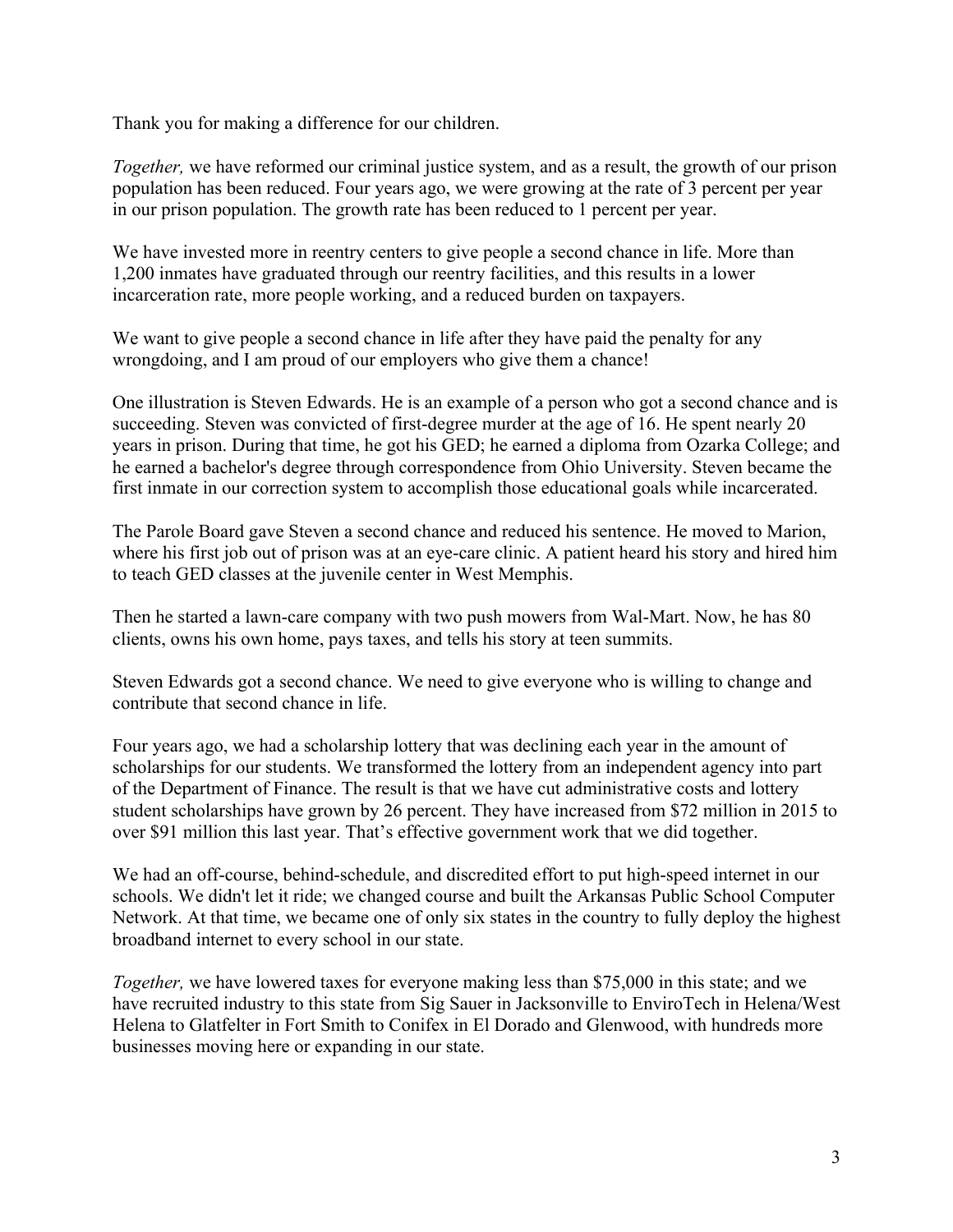*Together,* we have invested in technology education, and as a result, we lead the nation in computer science education of our students. It started with an idea; a modest investment; and legislative support. It now sets an example for states from California to North Carolina.

*Together,* we have invested in pre-K education. Our budget for pre-K has increased from \$111 million to \$114 million in recent years. We rank 17th nationally in spending on pre-K and Number 18 in four-year-old pre-K access; and we rank Number 5 in the nation in terms of threeyear-old access to early education.

*Together*, we have cut the size and inefficiency of government. We have worked with you to cut the red tape. We repealed over 800 outdated and unnecessary regulations, which makes state government less burdensome to taxpayers and businesses.

We have reduced the size of the executive branch of state government by more than 1,400 employees. That is a reduction of over 5 percent. This is through improved management practices and attrition, but we can do more.

*Together,* we have transformed a wasteful healthcare system to make sure our health care assistance is available to those who need it most. Think about the abuse of Preferred Family Healthcare, which sucked millions of dollars out of Medicaid into the hands of executives. All at the cost of our behavioral-health population.

It has not been easy, but *together,* we have changed the rules to reduce waste and the potential for abuse in Medicaid payments.

And when it comes to the disability waiting list, we did something about it, and for the first time in decades, we provided help to these families and created a way to reduce the waiting list further. This helps families and maximizes the lives of those with disabilities.

One year ago, I stood in this chamber, and I reported to you on the story of Wendie and Wade Reaves and their daughter, Regan. Today, I want to give you an update. As you remember, Regan was one of the more than 3,000 on the disability waiting list hoping for services to improve their lives. She had been on the list for eight years.

Then we together allowed \$8.5 million every year for those in need of services, Regan was off the list and got the help she needed. Now Regan's, mom, Wendie, reports she has been able to get a full-time job for the first time since Regan was born. Regan is learning new skills with the help of her waiver worker. Wendy reports that, "The first time Regan learned to wash her hair by herself was a big day."

What we do in these chambers and in public service makes a difference in the lives of people.

*Together,* we have changed our state budget from one that spends it all to one that creates savings for more difficult times. We now have the Long-Term Reserve Fund. The current balance is over \$125 million.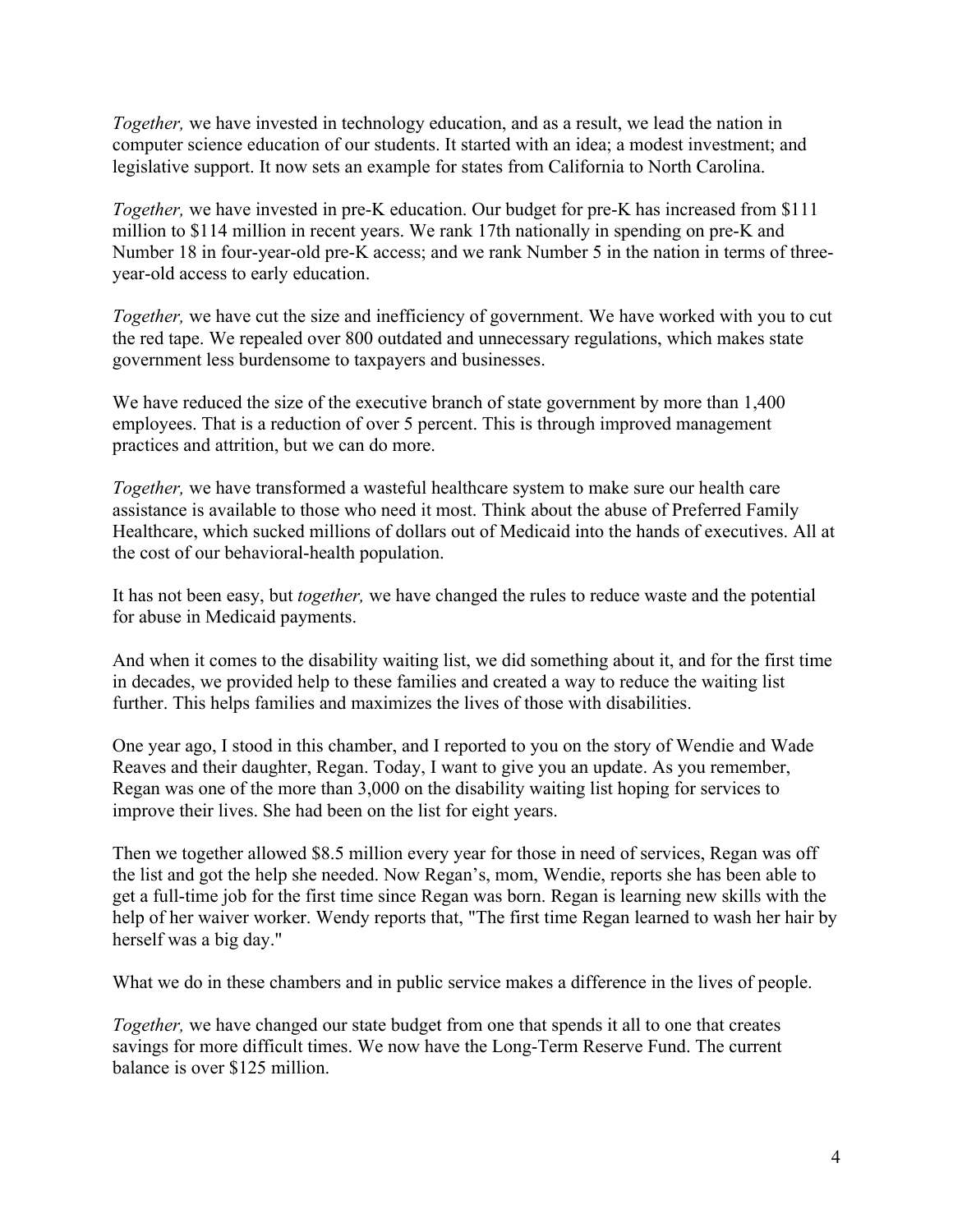So when it comes to the future, we have an understanding from history that our future is brightest when we embrace the new, and we create growth. Remember, the voters supported us and gave us approval for a growth agenda. We cannot let them down.

Let's not let this moment in history pass us by, but let us work together for success.

Let's work together and make history by reversing the trend of high taxes in Arkansas; let's make history by transforming state government; let's make history by raising teacher pay to historic levels in our state; and let's make history by focusing on a growth agenda that allows Arkansans to prosper.

I have submitted my balanced budget to you, and it includes additional funding for public safety with 30 additional probation and parole officers. It also includes \$2.3 million for an increase of 24 new troopers over the next two years.

The Arkansas State Police is our top law-enforcement agency, and we must support our law enforcement. And Arkansas does.

Recently, Corporal Clayton McWilliams was severely injured in the line of duty. The citizens of Ashdown had a fundraiser to support Corporal McWilliams, and more than 500 attended and raised over \$50,000. Well done, Ashdown!

The budget includes \$60 million allocated for raising the minimum teacher pay by \$4,000 over the next four years.

And recognizing that agriculture is our state's number one industry, my budget includes a muchneeded increase in funding of \$1.1 million for the Division of Agriculture. It includes \$1.5 million increase in budget for University of Arkansas Medical Sciences, as well.

Our proposed budget includes sufficient funding for programs that provide a critical safety net for our citizens, and that is why it is important to continue funding at \$2.5 million per year of our Crisis Stabilization Units. The CSUs. The CSU's provide a treatment option for those suffering from mental illness rather than incarceration or just simply ignoring their needs.

As you know, we have dramatically increased our numbers in computer science courses in Arkansas. Last school year, we were at about 6,000, and this year we have more than 8,000 students in high school taking computer coding. That is a 30 percent increase.

One of the key results of this initiative is that more technology companies are locating in Arkansas or are being created here. One of my goals for Arkansas is to be a hub of technology companies that will provide new opportunity and diversity to our economy.

For that reason, I am calling for the creation of a private sector Technology and Innovation Council. This Innovation Council will bring industry leaders and technology entrepreneurs together to create new energy and support for tomorrow's problem solvers and thought leaders in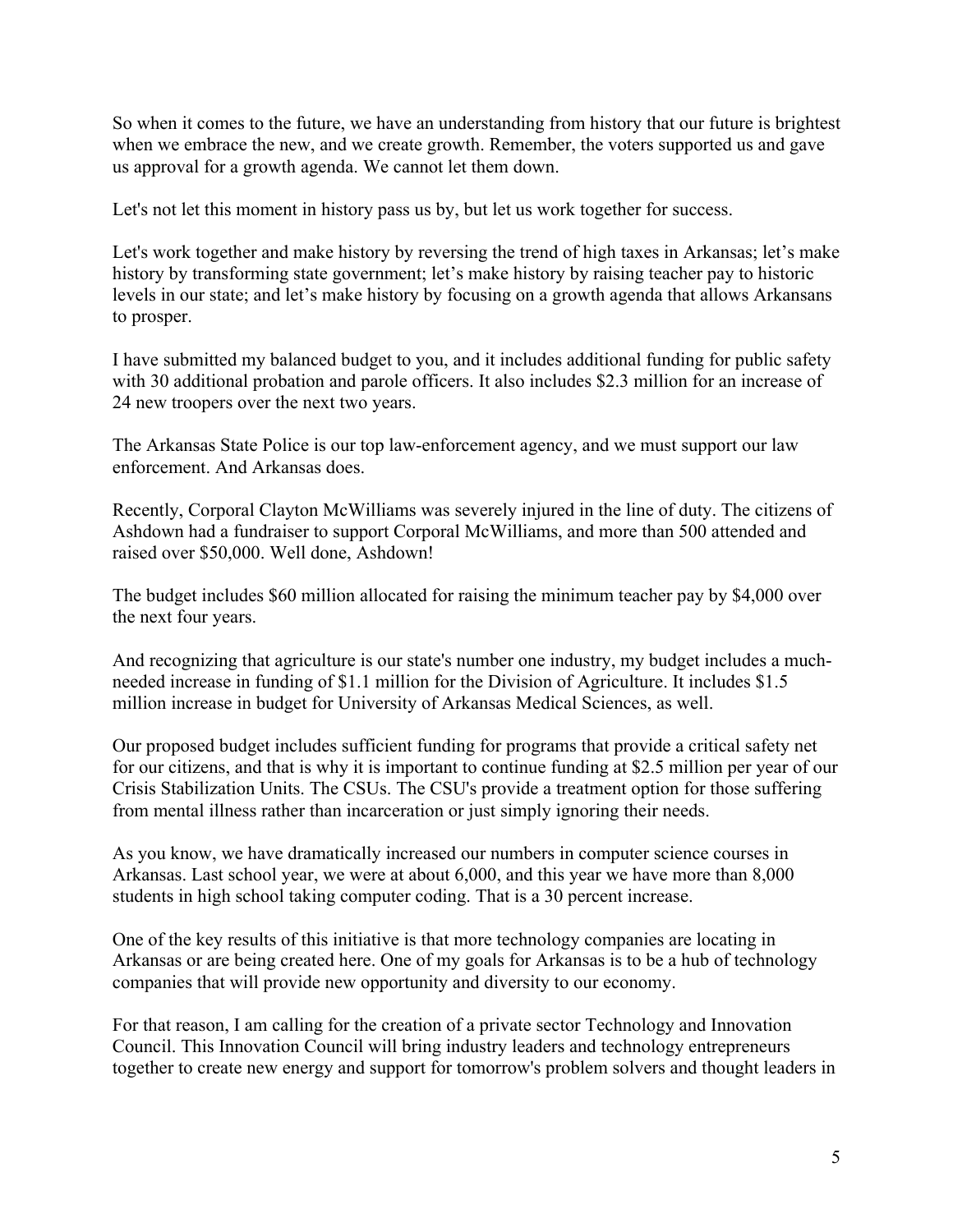software design, cyber security, data analytics, blockchain technology, and all those other things that you're expert in.

When it comes to our goals for the future, to me it comes down to a growth agenda. I know I talk about that a lot. But it's a plan for Arkansas that includes more and better paying jobs; increased attainment levels in higher education; a strong diversified economy; and competitive tax rates.

That is why the third phase of tax cuts is planned for this session. Four years ago, I signed into law the tax cut for the middle-income category. This reduced tax rates for those making between \$20,000 and \$75,000 per year.

In 2017, we came together and passed the second phase of our overall tax-cut plan with a \$50 million reduction for lower income Arkansans. This includes those making less than \$20,000 per year.

At this point, 90 percent of all Arkansas taxpayers have received a tax cut, but we have more to accomplish. I applaud the work and recommendations of the Legislative Task Force that worked for two years in analyzing and making recommendations. While I wanted to flatten the rate for all taxpayers to 5.9 percent over the next 4 years, the task force wisely said we should also simplify the rate structure and to raise the standard deduction for all taxpayers.

The result is a plan that we call the 2-4-5.9 plan. It will set Arkansas on a path to be competitive with our surrounding states; to attract new investments and talent in our state; and to continue our vigorous economic growth. We will work with you to make sure that this plan reduces taxes, and that we will hold everyone harmless so that no taxpayer will see any tax increase.

For those who think we need to do more, I remind you that the 2-4-5.9 plan reduces revenue by \$47.4 million in the first year; but everyone should also note that in the same year, we will be reducing the grocery tax by \$61.1 million, and then the low-income goes into effect, that's \$50 million. So the total tax reductions will be around \$158 million.

For those who are concerned about the tax cuts and meeting the other needs of our state, please note that in the last four years, we have cut taxes carefully. And we have continued to invest in education, in prisons, public safety, and even funding expanded Medicaid in this state. And we have set aside, during that same time, over \$125 million in savings. Those commitments remain. Carefulness. Commitment. Meeting our obligations in education and services. But let's not take our eye off the ball of competitive tax rates in this state.

Today, we have a budget that allows for tax cuts while investing in the future. We have demonstrated we can get this done. And we will do it again.

As we think about the last four years and look forward to what the future holds, it is more than fitting that we recognize those who serve our state and nation in the Arkansas National Guard and our military branches. Without their leadership and service, we could not get the job done in terms of security and services in times of natural disaster in our state. Thank you, men and women, for your service.